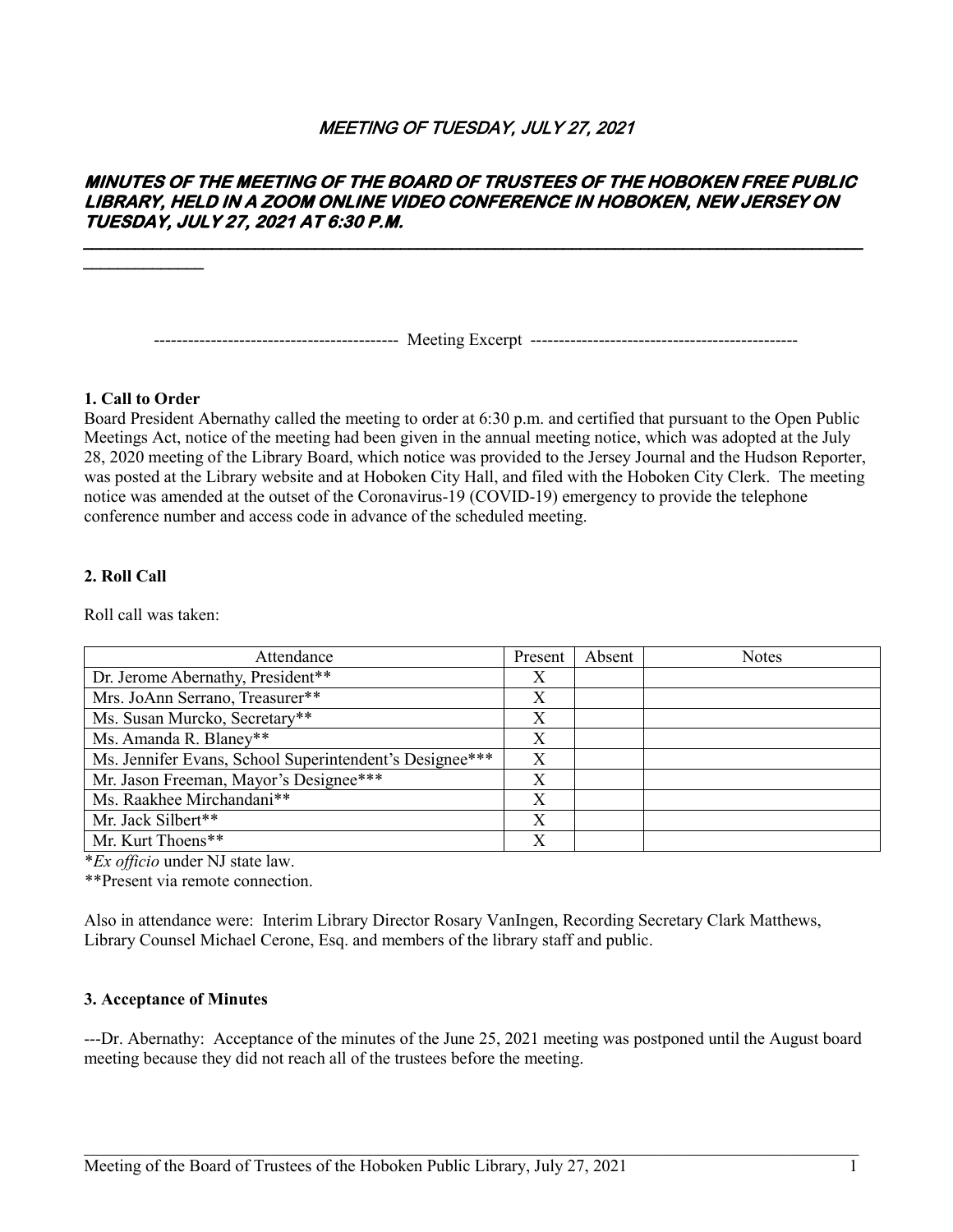### **4. Public Comments**

---Dr. Abernathy: Invited comments from the public.

---Mr. Sacha Chavez: As union chapter president, he is looking forward to working with the new library director. Other staffers concurred.

## **5. Director's Report**

---Ms. VanIngen: Highlighted items from the Director's Report: The library has been working virtually again for two weeks under the closure for third-floor renovations and asbestos remediation; all lending services and materials processing has been moved to Annex I and things are running well. The Cyber Cafe is doing very well during the closure and she's looking to extend the permits so it can continue until the end of the year. Things are now being pulled together in anticipation of the work being completed on time or early. She thanked the board for the opportunity to take on the interim director role.

### **6. Committee Reports, Including Finance Committee and Payment of Bills**

---Ms. VanIngen: Reported for the Buildings and Grounds Committee: The committee and facilities director are cautiously optimistic that construction work will stay ahead of schedule; the hope is that staff will have time to clean up and reshelve materials in advance of opening to the public and Ms. Pu starting as Library Director on August 9<sup>th</sup>. HVAC functioning will be minimal for the rest of the summer so air conditioning units have been purchased for the short term. The Library Festival has been scheduled for October 2<sup>nd</sup> in Church Square Park and the hope is for the festival to be the library's post-pandemic 130<sup>th</sup> Anniversary Celebration; the Foundation and Friends of the Library will have a table and there will be an author tent for local authors and book readings.

---Dr. Abernathy: Asked about the Grand Street branch. The asbestos remediation was completed quickly and only involved small areas under radiators and some tiles; nothing unexpected was found and the facility is on track to reopen.

---Mr. Chapka: Continued the Buildings and Grounds Committee report: Two weeks into the closure, the work is ahead of schedule; he met with the general contractor (GC) and the architect, and abatement is being done on all three floors and the boiler. The hope is that facilities staff can get back into the building early and start setting up for the planned August  $9<sup>th</sup>$  reopening. The most dangerous asbestos was removed from the boiler, which will be disassembled for removal; this is a 2-to-3-day job. The third floor remediation is complete and the original wood floors there were found to be in good condition; there is a possibility of saving them and saving money on the replacement. The second floor remediation is done. Work is ongoing on the first floor: air samples are being sent in and work in the public restrooms involves relocating doors and installing a drop ceiling for the new HVAC mechanicals. He expects to have facilities staff in the building next week.

---Mrs. Serrano: Reported for the Budget and Finance Committee: There is no report this month. She described the financial matters before the board for approval: 1.) in Part A, to pay from the capital improvement Construction Account at Bayonne Community Bank (BCB) checks no. 349 and 350 totaling \$318,570.96; 2.) in Part A, to pay library operating expenses with checks no. 9387-9458 totaling \$109,122.65 and to pay via PayPal \$255.77 to Adobe and \$300.00 to Isabella Noble; 3) in Part B, to pay expenses for library materials with checks no. 9459-9466 totaling \$13,791.07. Also before the board are a resolution to void checks no. 9328 and 9340, and a resolution to reserve \$119,601.00 of remaining FY 2020 operating funds for capital improvement projects and to move the funds to the BCB Construction Account.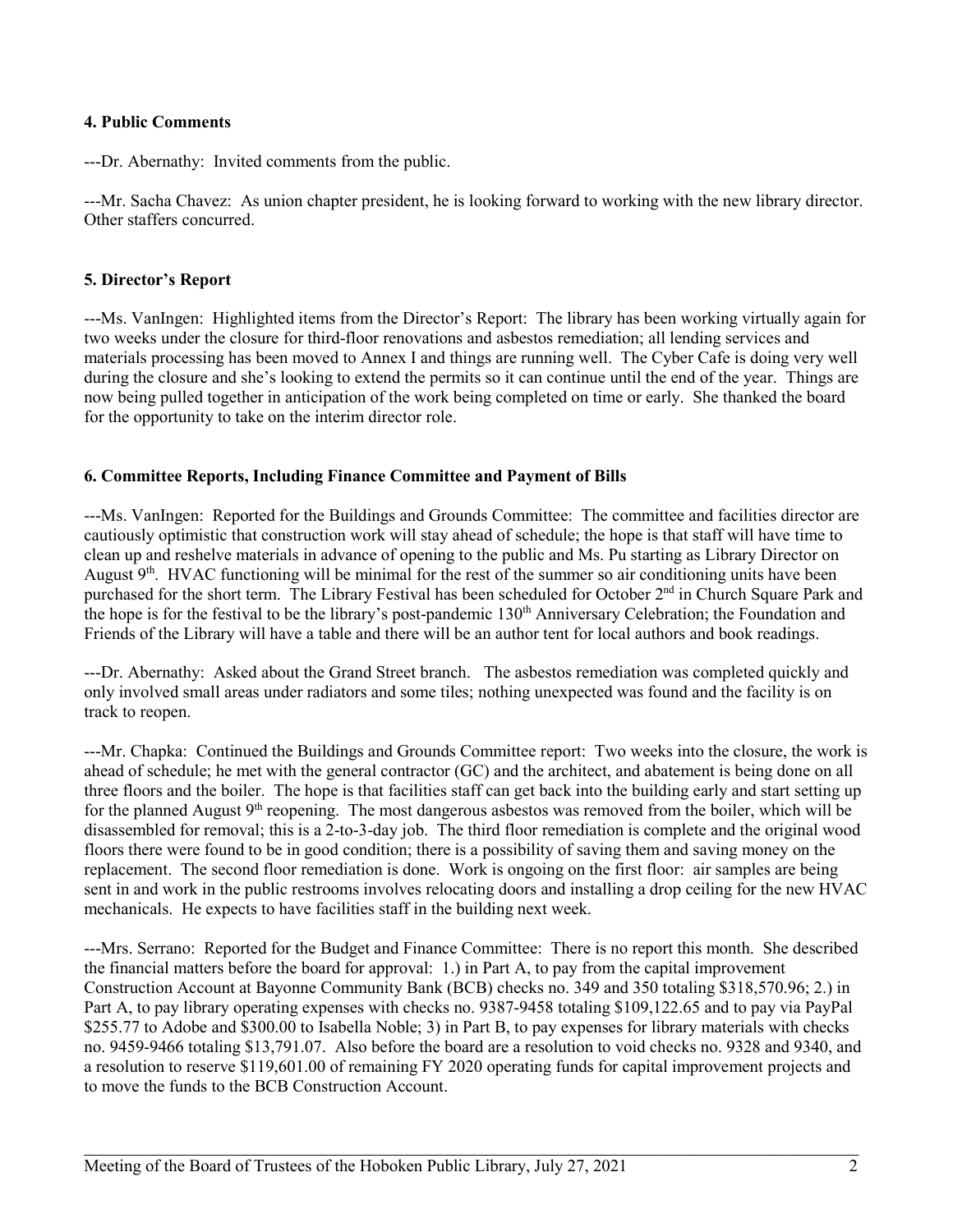---Dr. Abernathy: Asked about checks 9449 and 9450, each in the amount of \$150; are they duplicates? No, they are for two separate children's programs. Approval of the Part A bills and the resolutions to void the checks and reserve FY 2020 funds for capital improvements were added to the consent agenda.

---Mrs. Serrano: Moved the board approve paying the Part B bills for library materials.

---Ms. Mirchandani: Seconded.

---Adopted by roll call vote as follows: YEAS: 8 NAYS: 0 RECUSED: 1 ABSTAIN: 0

| Trustee       | Yes | No | Recused | Abstain |
|---------------|-----|----|---------|---------|
| Ms. Blaney    | X   |    |         |         |
| Ms. Evans     | Х   |    |         |         |
| Mr. Freeman   | X   |    |         |         |
| Ms. Murcko    |     |    | Χ       |         |
| Mrs. Serrano  | X   |    |         |         |
| Mr. Silbert   | X   |    |         |         |
| Mr. Thoens    |     |    |         |         |
| Dr. Abernathy |     |    |         |         |

---Ms. Murcko: Asked about Community Development Block Grants (CDBGs): the library has a low-income community mission and presence, and is also a designted city cooling center; has it ever qualified for a CDBG? Discussion about Hoboken's CDBG projects and checking with the city CDBG program director Christopher Brown about availability. Further discussion about how the library actively pursued CDBGs in the past but never got one.

---Ms. Murcko: Reported for the Personnel and Policy Committee: There is no report for this month.

## **7. Executive Session**

---Ms. Murcko: Moved that the board move into executive session.

---Ms. Evans: Seconded.

---Adopted by voice vote as follows: YEAS: 9 NAYS: 0 RECUSED: 0 ABSTAIN: 0

The board of trustees entered executive session at 6:52 p.m. and returned to public session at 7:05 p.m.

---Dr. Abernathy: Summarized the session: it concerned service provider issues, no votes or board actions were taken. Two resolutions will be added to the consent agenda authorizing contracting for legal services by Michael A. Cerone, Esq. as board general counsel and by Mark S. Ruderman, Esq. to provide labor and civil service legal consulting services.

\_\_\_\_\_\_\_\_\_\_\_\_\_\_\_\_\_\_\_\_\_\_\_\_\_\_\_\_\_\_\_\_\_\_\_\_\_\_\_\_\_\_\_\_\_\_\_\_\_\_\_\_\_\_\_\_\_\_\_\_\_\_\_\_\_\_\_\_\_\_\_\_\_\_\_\_\_\_\_\_\_\_\_

## **8. Board of Trustees Annual Reorganization for 2021-2022**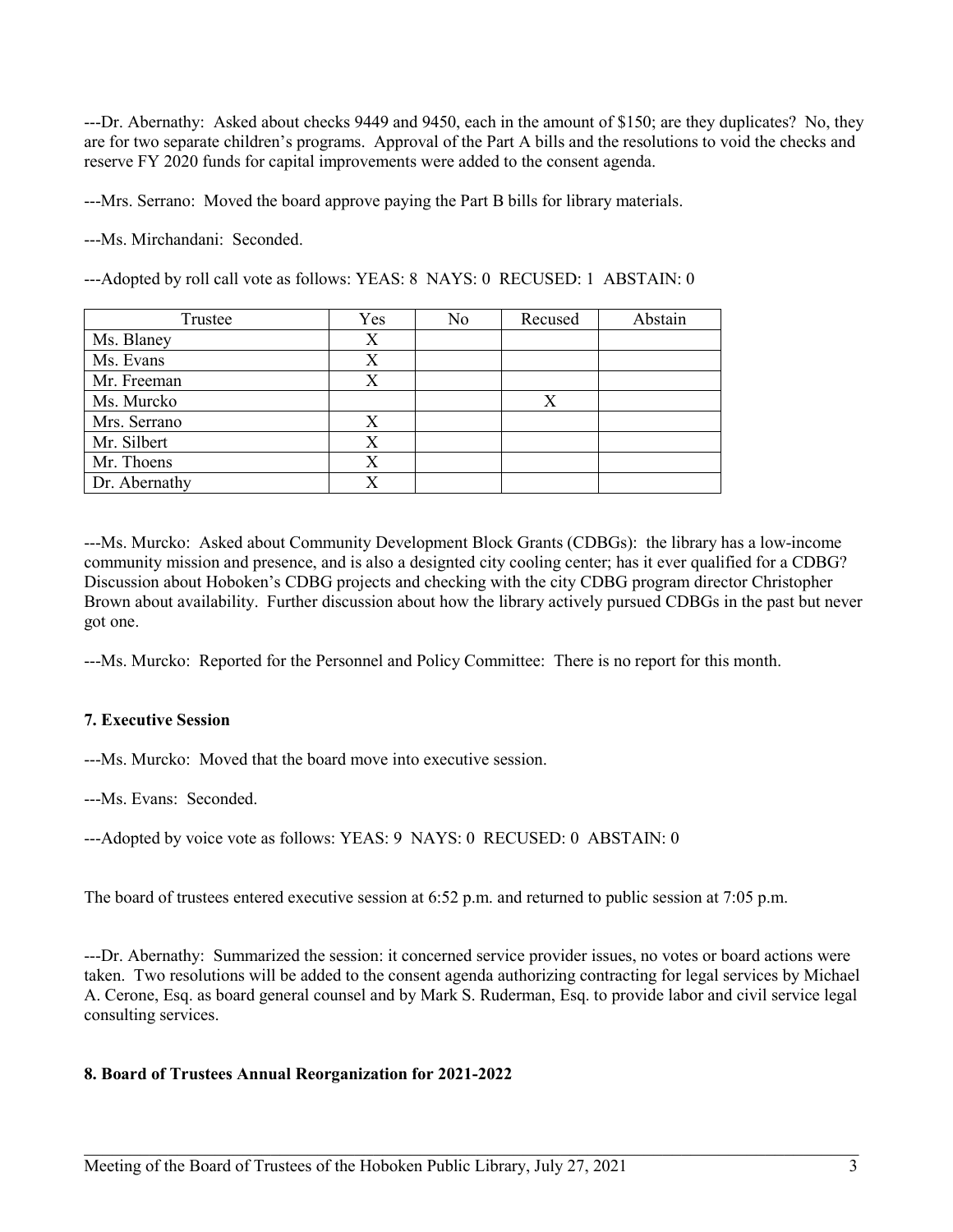---Dr. Abernathy: Requested nominations for the board offices for the coming year.

---Ms. Evans: Nominated Ms. Murcko to serve as Board Secretary for 2021-2022.

---Mrs. Serrano: Seconded. There being no additional nominations a roll call vote was taken:

---Adopted by roll call vote as follows: YEAS: 9 NAYS: 0 RECUSED: 0 ABSTAIN: 0

| Trustee                  | Yes | No | Recused | Abstain |
|--------------------------|-----|----|---------|---------|
| Ms. Blaney               | Χ   |    |         |         |
| Ms. Evans                | X   |    |         |         |
| Mr. Freeman              | X   |    |         |         |
| Ms. Mirchandani          | X   |    |         |         |
| Ms. Murcko               | X   |    |         |         |
| Mrs. Serrano             | X   |    |         |         |
| Mr. Silbert              | X   |    |         |         |
| Mr. Thoens               | X   |    |         |         |
| Dr. Abernathy, President |     |    |         |         |

---Ms. Murcko: Nominated Mrs. Serrano to serve as Board Treasurer for 2021-2022.

---Mr. Freeman: Seconded. There being no additional nominations, a roll-call vote was taken.

---Adopted by roll call vote as follows: YEAS: 9 NAYS: 0 RECUSED: 0 ABSTAIN: 0

| Trustee                  | Yes | No | Recused | Abstain |
|--------------------------|-----|----|---------|---------|
| Ms. Blaney               | Χ   |    |         |         |
| Ms. Evans                | X   |    |         |         |
| Mr. Freeman              | X   |    |         |         |
| Ms. Mirchandani          | Χ   |    |         |         |
| Ms. Murcko               | X   |    |         |         |
| Mrs. Serrano             | X   |    |         |         |
| Mr. Silbert              | X   |    |         |         |
| Mr. Thoens               | X   |    |         |         |
| Dr. Abernathy, President |     |    |         |         |

---Ms. Blaney: Nominated Dr. Abernathy to serve as Board President for 2021-2022.

---Mr. Thoens: Seconded. There being no additional nominations, a roll call vote was taken.

---Adopted by roll call vote as follows: YEAS: 9 NAYS: 0 RECUSED: 0 ABSTAIN: 0

| Trustee         | Yes | No | Recused | Abstain |
|-----------------|-----|----|---------|---------|
| Ms. Blaney      |     |    |         |         |
| Ms. Evans       |     |    |         |         |
| Mr. Freeman     |     |    |         |         |
| Ms. Mirchandani |     |    |         |         |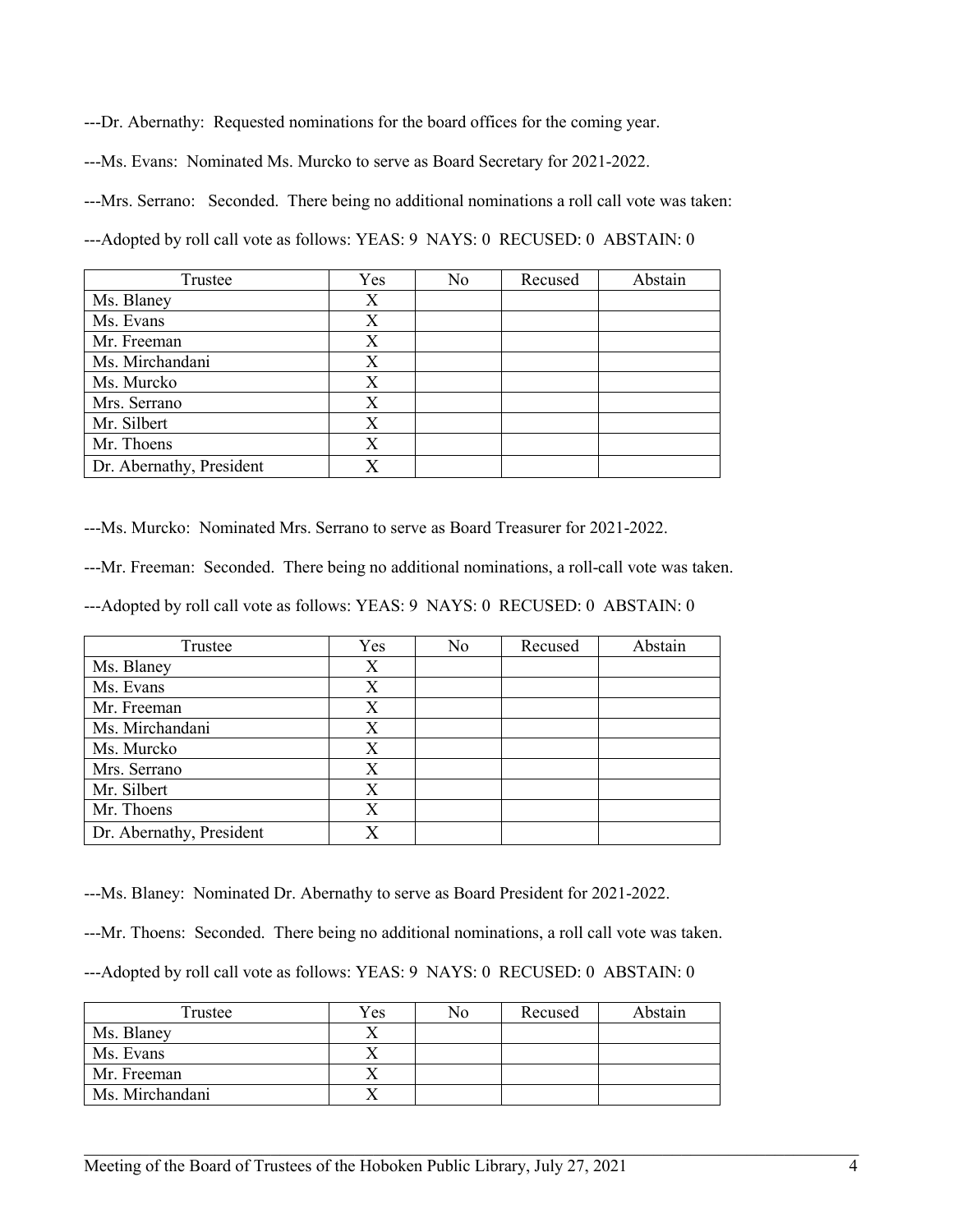| Ms. Murcko               |  |  |
|--------------------------|--|--|
| Mrs. Serrano             |  |  |
| Mr. Silbert              |  |  |
| Mr. Thoens               |  |  |
| Dr. Abernathy, President |  |  |

### **9. Adoption of 2021-2022 Board Meeting Schedule**

---Dr. Abernathy: Asked if there were any questions or concerns regarding the proposed 2021-22 schedule of board of trustees meetings.

---Ms. Murcko: Had two questions: 1. the November 16 and December 21 meetings are each moved forward one week, but that creates a very short interval between them followed by a very long interval until January 2021; and 2. the final day of the American Library Association (ALA) convention is June 28, which will conflict with the scheduled board meeting. Discussion about revising dates; legally a meeting date can be revised by the board with 7 days' notice. Discussion about whether face-to-face meetings or vaccinations can be required legally; the city council has announced in-person meetings starting in September but other boards are meeting remotely through the end of the year; legal opinion is that the board can require masking, vaccinations, or remote meetings.

---Dr. Abernathy: With the new delta variant of the COVID-19 virus, was concerned that events were overtaking us. Discussion about adopting the meeting schedule with virtual meetings through the end of the year. The 2021- 22 board meeting schedule was added to the consent agenda but revised to specify virtual meetings from August-December 2021.

### **10. President's Report**

---Dr. Abernathy: Met with new director Jennie Pu, and she has also met with the staff, facilities and circulation directors. There will be much to do in the remainder of the year, including development of the next Strategic Plan, negotiation of the union contract, ongoing construction, and applying for the second round of NJ library capital bond grants.

#### **11. Library Foundation Report and Friends of the Library (FOTL)**

---Ms. Blaney: Reported for the Library Foundation: The foundation and Friends are in the process of merging; they have hired an attorney to help with the process. Once that is complete, the organization will take further steps, including a newsletter, mailings, etc. Discussion about keeping the foundation's 501(c)3 or using the Friends' 501(c)3 instead, changing bank accounts, etc.; the library's consultant Peter Pearson of Library Strategies Consulting Group is advising on the merger.

\_\_\_\_\_\_\_\_\_\_\_\_\_\_\_\_\_\_\_\_\_\_\_\_\_\_\_\_\_\_\_\_\_\_\_\_\_\_\_\_\_\_\_\_\_\_\_\_\_\_\_\_\_\_\_\_\_\_\_\_\_\_\_\_\_\_\_\_\_\_\_\_\_\_\_\_\_\_\_\_\_\_\_

### **12. Old Business**

---Dr. Abernathy: Called for any old business; there was none.

#### **13. New Business**